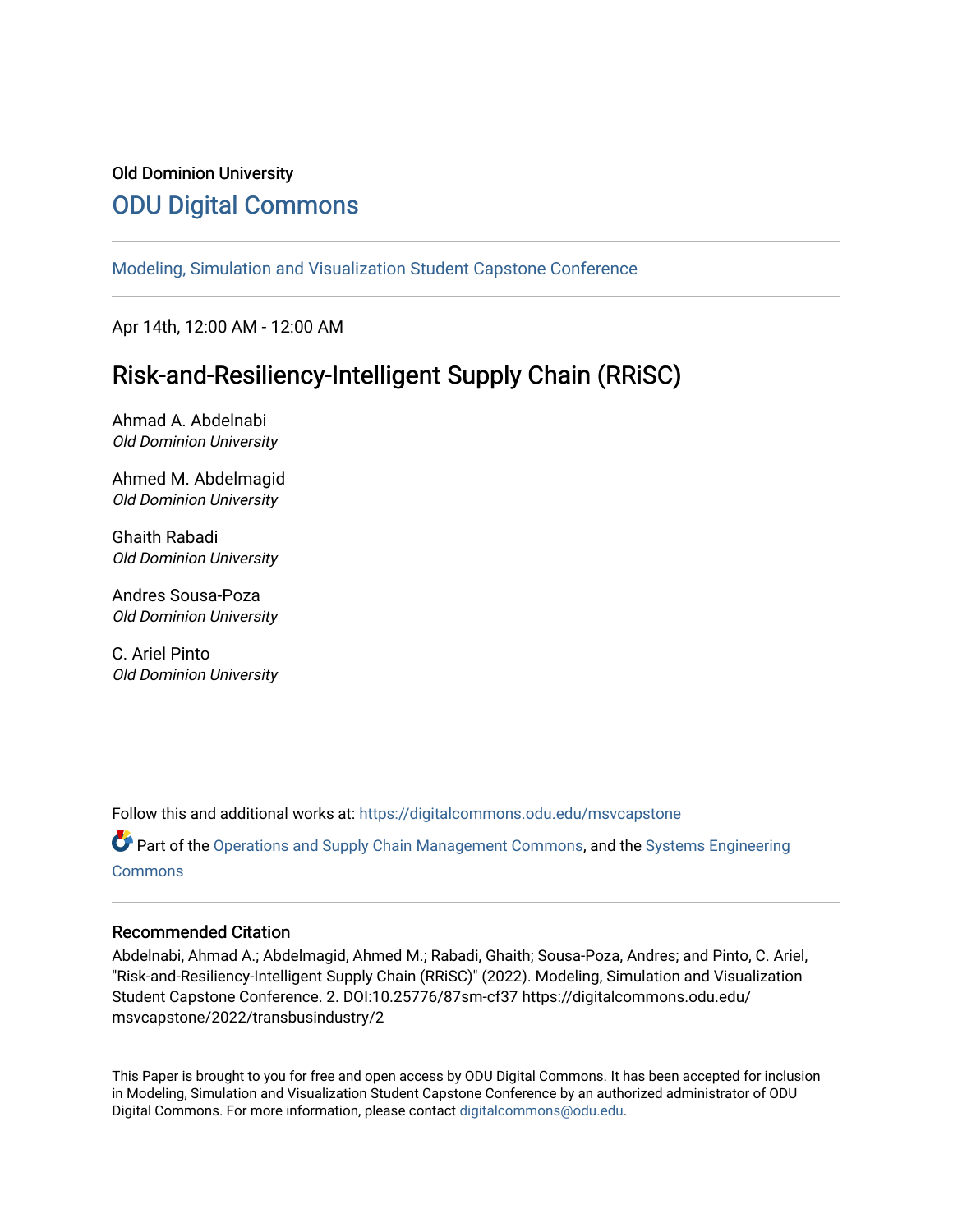## **RISK-AND-RESILIENCY-INTELLIGENT SUPPLY CHAIN (RRiSC)**

Ahmad A. Bany Abdelnabi Ahmed M Abdelmagid Ghaith Rabadi, Ph.D. Andres Sousa-Poza, Ph.D. C. Ariel Pinto, Ph.D.

Engineering Management & Systems Engineering, Old Dominion University Engineering Systems Building, Norfolk, VA 23529

abany001@odu.edu, aabde005@odu.edu, grabadi@odu.edu, asousapo@odu.edu, cpinto@odu.edu

#### **ABSTRACT**

This work proposes a risk-and-resiliency-intelligent supply chain (RRiSC) tool which is an SC risk management framework that leverages cutting-edge technologies in Artificial Intelligence (AI), Big Data Analytics (BDA), and Digital Twins (DT) to develop specific capabilities for SC risk management. RRiSC is a convergence of mature tools and techniques embedded in three modules: Modeling, Simulation, and Visualization – all together integrate the optimization, simulation, and data analytics to test the performance of the whole supply network under different scenarios through measuring the vital KPIs, identifying the vulnerabilities, and setting proactive plans to diminish risks consequences.

**Keywords:** supply chain, risk, resilience, modeling, simulation, visualization, digital twin, FDNA.

### **1 INTRODUCTION**

The resiliency of the supply chain (or more accurately, network) could be defined as its ability to endure, cope, and recover from unexpected events (i.e., disruptions) that may occur and have negative effects on delivering the demand to customers (Pinto, McShane et al. 2012). Risk events include natural disasters like hurricanes and pandemics, as well as manmade disasters like wars – all of which can cause an interruption in meeting society's various needs. As various technologies emerge and adapt towards Industry 4.0, it is now becoming possible to analyze complex systems in ways that were not possible a decade ago. The objective of this work is to build the RRiSC tool which is capable to assess SC risks and dynamically monitor supplier relationships while hierarchically accumulating risk throughout the SC.

### **2 PROPOSED METHODOLOGY**

RRiSC is a convergence of mature tools and techniques embedded in three modules.: Modeling, Simulation, and Visualization, as illustrated in Figure 1. M1 Modeling: this module includes data analytics and risk analysis. Data analytics include building suppliers' risk profiles based on a set of risk archetypes. The risk analysis will be implemented using Functional Dependency Network Analysis (FDNA), (Garvey et al., 2014), to manage the potential propagation of risk through the network. Also used is Enterprise Risk algebra (R-algebra) to measure enterprise capability risk (Pinto & Garvey, 2012). M2. Simulation: a simulation model will be designed to assess and mitigate the risk of disruptions in supply chain networks based on